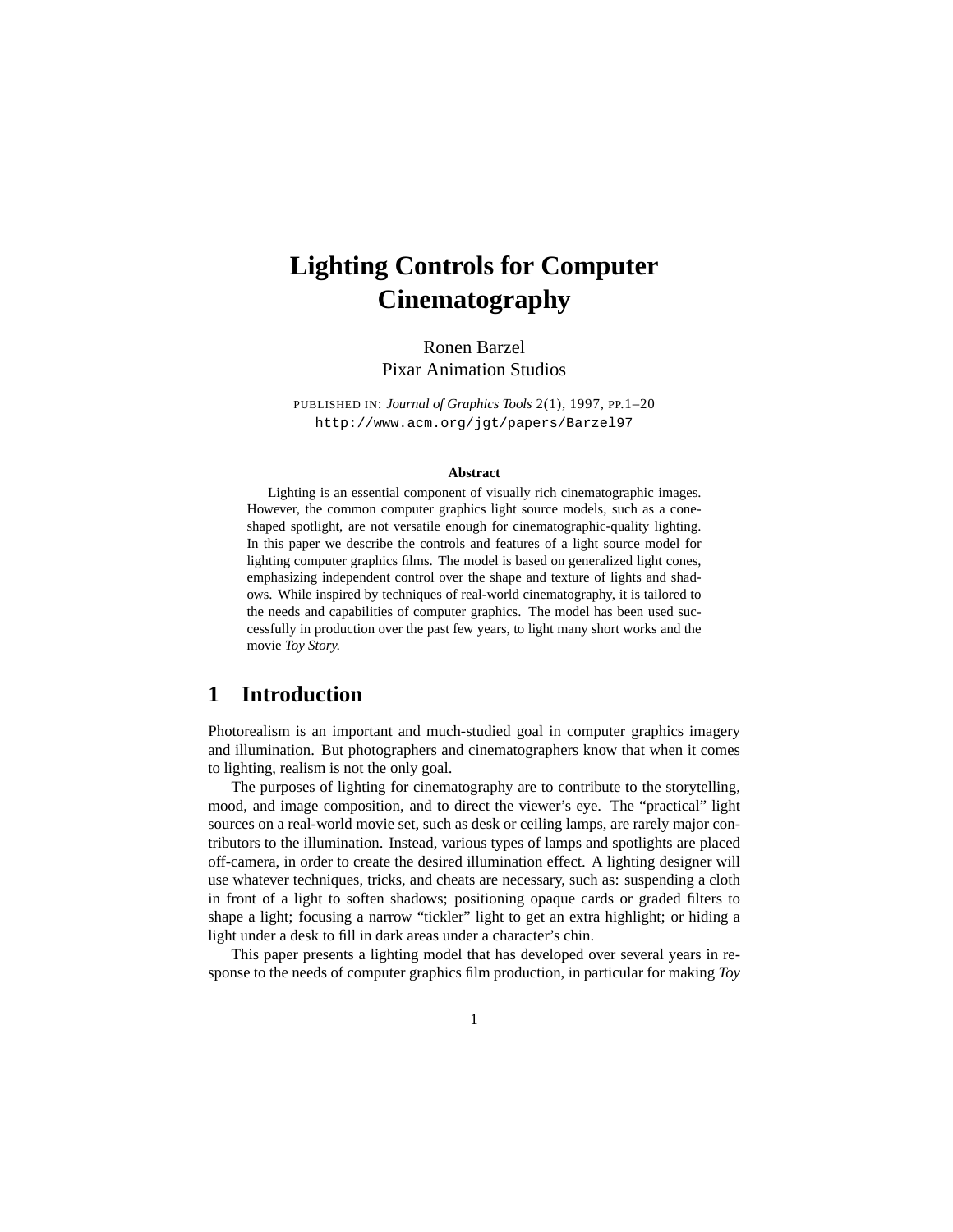*Story.* The model gives the CG lighting designer control over the shape, placement, and texture of lights, so that the designer's real-world cinematographic talent can be applied to computer images.

The emphasis of the model is not on realism nor on physically simulating the tools of real-world cinematography. Rather, we take advantage of various sorts of unreality available to us in the CG world in order to get the desired cinematographic effects.<sup>1</sup> Thus, while real-world effects provide motivation, our lighting model is ultimately based on effects that are useful in computer graphics.

Note that this paper discusses the technology of cinematography, not the artistry; the art of cinematography is beyond the scope of this paper (and this author). We refer interested readers to cinematography texts such as [Lowell92] or [Malkiewicz86]. Of particular relevance, [Calahan96] discusses the art of cinematography as applied to computer graphics.

#### **Related Work**

[Warn83] developed the cone spotlight model that has since become standard in computer graphics (as well as a simple barn door light), "based in part on observation. . . of the studio of a professional photographer," in order to be able to create better-lit images than were available with then-standard tools. We continue in this vein, extending the model to meet increasingly ambitious cinematic lighting needs. Doubtless others have met similar needs, but we are not aware of other published work in this area.

End-user graphics systems typically have fairly powerful lighting tools. For example, [Alias95] supports assorted light types, such as spot, point, and volume-restricted. Our model is more flexible in that any parameter or effect can be used with any shape, and we place greater emphasis on light textures and manipulation of shadows.

Our model does not include finite-area light sources (see, e.g., [Verbeck, Greenberg84] or [Cook,Porter,Carpenter84]), and it would likely benefit from them; however our light-shaping methods can to a large extent fake their soft lighting effects.

Global illumination methods can yield subtly and realistically lit images, but they typically support limited lighting controls and emphasize light from practical sources. However, the cinematographic emphasis on off-camera lighting and other trickery is not incompatible with global illumination methods. For example, [Dorsey,Sillion, Greenberg91] models opera lighting using off-camera lights and projected images. [Gershbein, Schröder, Hanrahan 94], and [Arvo 95] also address textured light sources. Since our model is implemented via RenderMan shaders [Upstill90], it can in principle work with a RenderMan-compliant global illumination renderer such as BMRT [Gritz, Hahn96], although we have not pursued this. Pragmatically, however, global illumination is still too computationally expensive for regular use in computer graphics film production.

<sup>&</sup>lt;sup>1</sup>In fact, real-world cinematographers would doubtless use CG tricks if they could, e.g., have light emanate out of nowhere, cut off a light after a certain distance, or change the direction of shadows.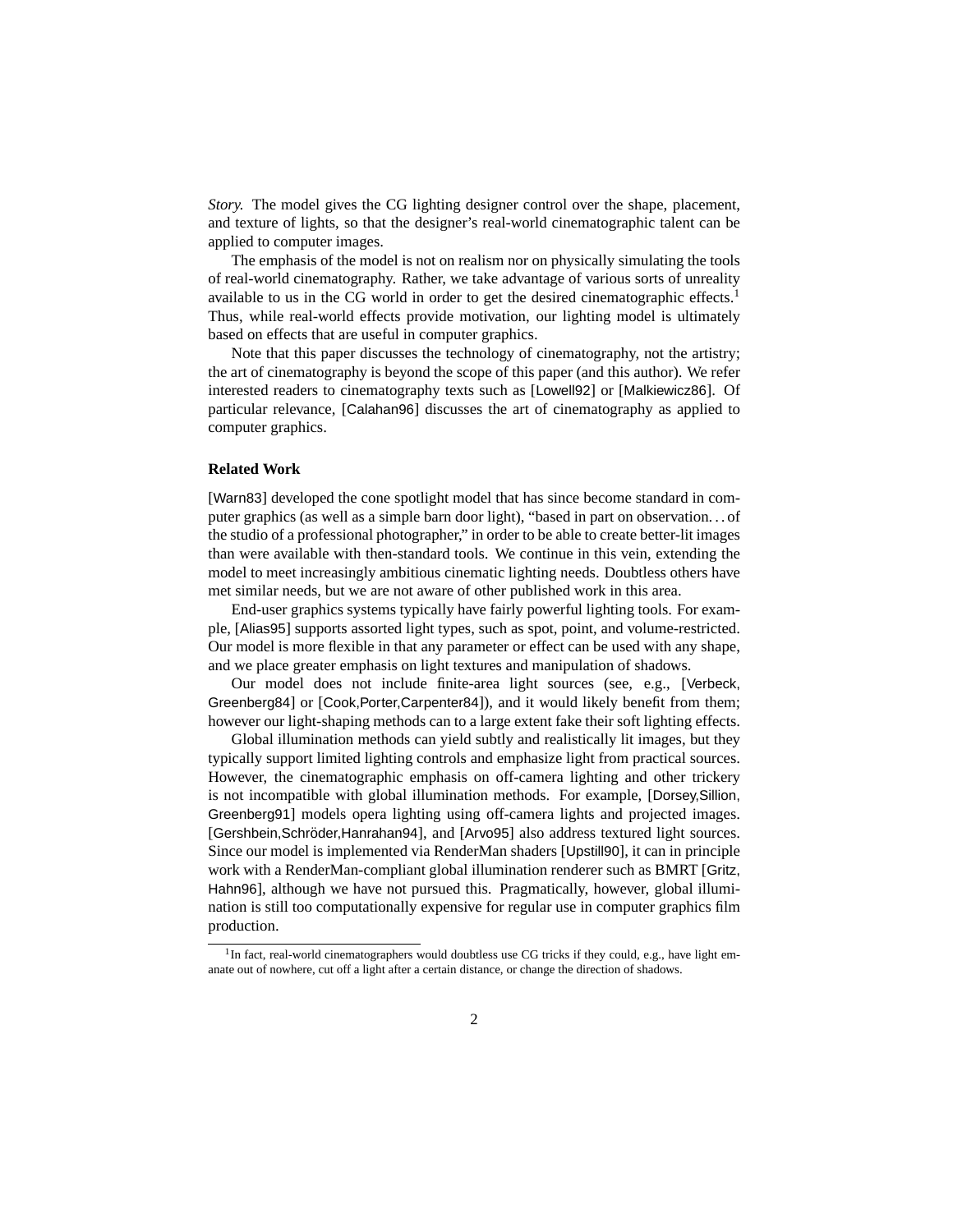The task of a lighting designer can be aided by tools that speed up the process of choosing and varying lighting parameters. For example, [Bass81] and [Dorsey, Arvo,Greenberg95] describe techniques to quickly recompute and redisplay images as lighting parameters change; [Schoeneman *et al.*93] and [Kawai,Painter,Cohen93] determine lighting parameters given user-specified objectives. Tools such as these could be used in conjunction with our lighting model.

#### **Overview**

Sec. 2 describes the controls and features of the lighting model, and Sec. 3 sketches its implementation. Sec. 4 presents and discusses several sample *Toy Story* images.

We will not discuss the user interface for interactively placing and manipulating the light sources; it is straightforward but beyond the scope of this paper.

## **2 The Lighting Model**

The lighting model provides control over several aspects of each light source: *selection, shape, shadowing, texture, dropoff, direction,* and *properties.* We describe and illustrate these capabilities below. For clarity, each feature is illustrated in isolation, although the model allows them to be used in any combination. Also, we illustrate with static images, but all parameters can of course be animated.

Fig. 1 shows a sample scene lit only by fill lights; Fig. 2 shows the same scene with a simple conical key light. (We use the cinematography terms *key light* and *fill light* for major and minor sources of illumination, respectively.) Fog is introduced to illustrate the effect of the light throughout space. $<sup>2</sup>$ </sup>

#### **2.1 Selection**

Computer graphics lights can be enabled or disabled on a per-object basis (Fig. 3). The ability to selectively illuminate objects in a scene is a powerful feature, which has no analog in real-world lighting. In our experience, per-object selection is used frequently, in particular to adjust illumination separately for the characters and the set.

### **2.2 Shape**

The basic task of lighting is the placement and shape of light in a scene. Realworld cinematography commonly uses spotlights and barn door (rectangular) lights to achieve desired shapes; our model provides a generalization of these.

<sup>&</sup>lt;sup>2</sup>The fog is calculated by computing the incident light on hypothetical fog particles along each viewing ray, and accumulating the total light scattered back to the viewer. The fog has no effect on the light incident on the objects.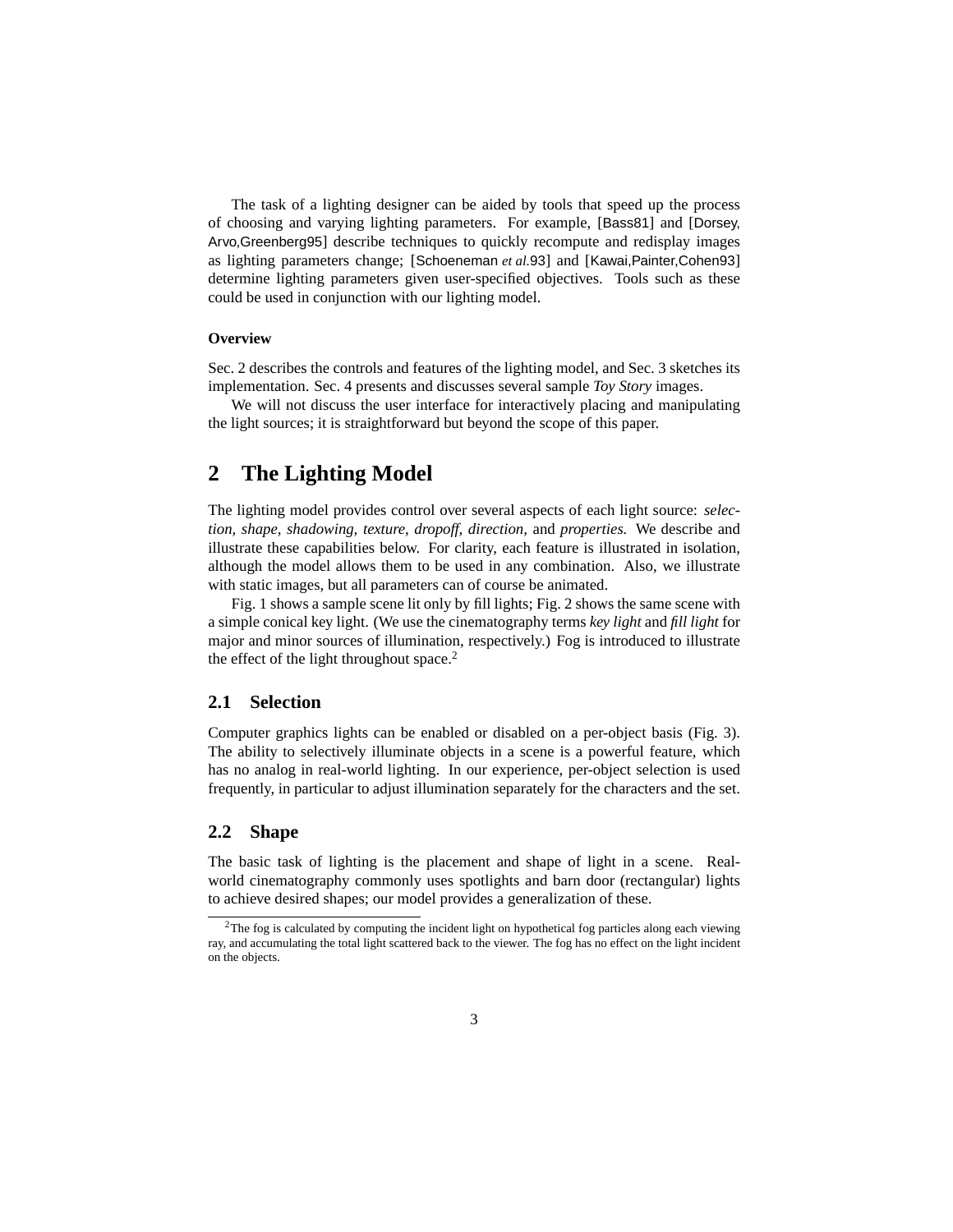**Generalized cone/pyramid.** The light affects a region whose cross-section is a superellipse, continuously variable from purely round, through rounded-rectangle, to pure rectangle (Figs. 4–6). The slope of the pyramid can be varied until at the limit the sides are parallel. The pyramid may be truncated, as if it were originating from a flat lamp face, and may be sheared, for window and doorway effects (Fig. 6).

**Soft edges.** To soften the edge of the light, we define a boundary zone in which the light intensity drops off gradually. The width and height of the boundary zone can be adjusted separately. Thus we have two nested pyramids: the light is at full intensity inside the inner pyramid, and has no effect—i.e., 0 intensity—outside the outer pyramid, with a smooth falloff between them (see Figs. 7,8 and appendix A).

**Cuton and cutoff.** The light shape can further be modified by specifying near and far truncation, again with adjustable-width smooth dropoff zones (Figs. 9,10). These have no real-world physical analog, but are very useful to soften a lighting setup, and to keep the light from spilling onto undesired parts of the scene.

Being able to adjust the shape and edge dropoff of lights easily allows for soft lighting of a scene, faking area-light penumbra effects.<sup>3</sup> In our experience, the majority of lights are chosen to be mostly rectangular, with large edge zones to provide smooth gradation of lighting; conical lights are used mostly if the scene includes a practical source, such as a flashlight.

The light shape can of course be rigidly rotated, scaled, and placed anywhere in space. This is a strength of CG lighting over real-world lights: we are not encumbered by physical structures and mechanisms that must be hidden or placed off-camera; CG lights can emanate spontaneously anywhere in space, giving the lighting designer great freedom.

Finally, another choice for the shape is to have no shape at all: the light affects all of space.

#### **2.3 Shadowing**

Shadows and shadow placement are an important part of cinematography. Computer graphics has great freedom to control shadows for artistic effect. In the following discussion, it is convenient to think of shadow projection as defining a "volume of darkness" inside of which illumination is inhibited; this volume can be manipulated as an independent entity.

**Shadow selection.** A light doesn't necessarily have to cast shadows.<sup>4</sup> In Fig. 11, the key light casts shadows, but the background fill lights do not. Shadows may also be disabled on a per-object basis, as in Fig. 12. Thus a difficult problem in real-world cinematography, suppressing unwanted shadows, is trivial in computer graphics.

<sup>&</sup>lt;sup>3</sup>The lack of actual area lights in the model can manifest itself, however, in the shapes of shadows and surface highlights.

<sup>4</sup>For most rendering algorithms it is of course cheaper and easier *not* to cast shadows.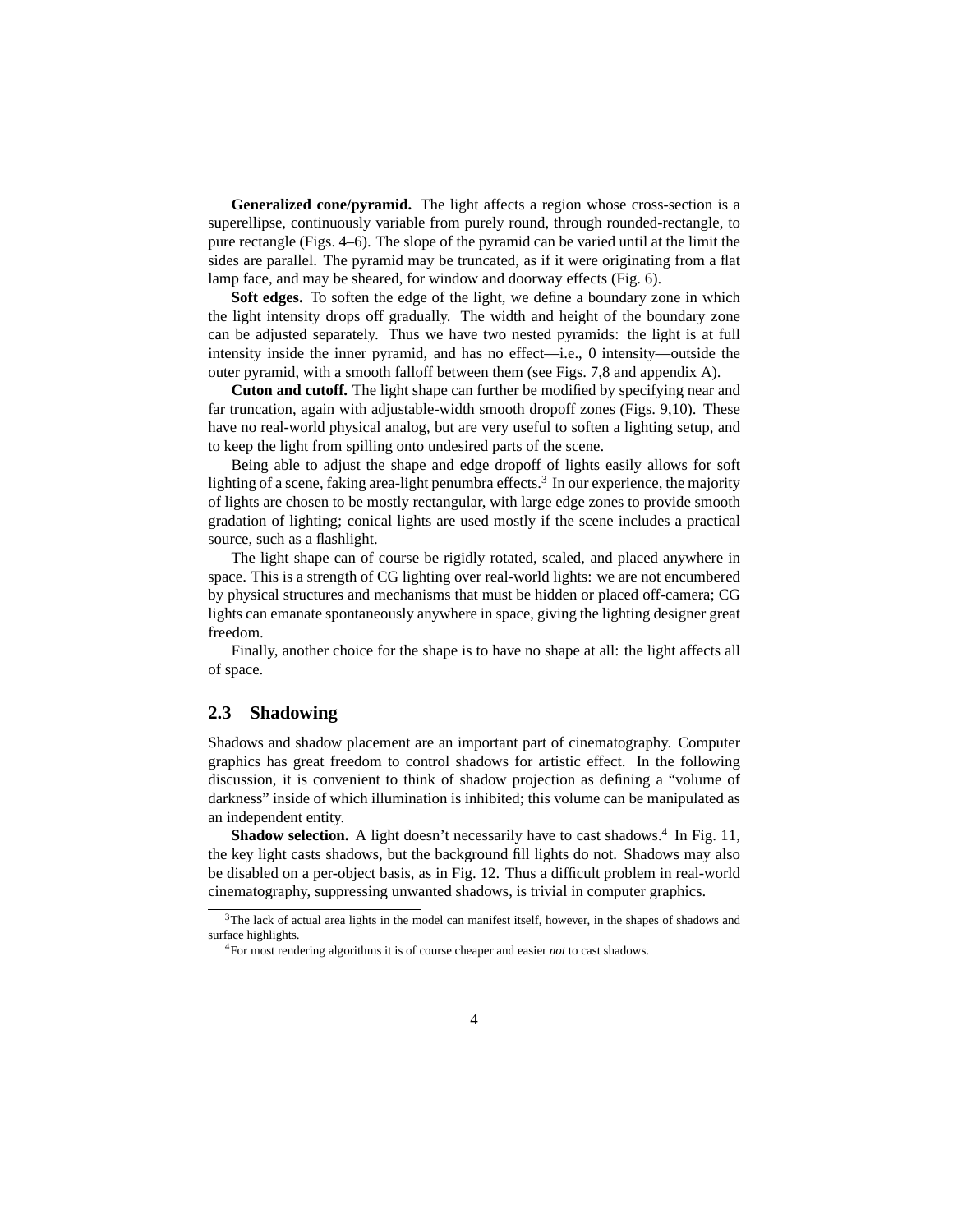**Shadow direction.** The direction that shadows are cast doesn't necessarily have to follow the light—each "volume of darkness" can be aimed as needed. For example, the light in Fig. 13 is the same as in Fig. 11, but the shadows have been shifted so that the torus casts a shadow on the cylinder. It is perhaps surprising just how far shadow directions can be shifted from true without incurring visual dissonance. "Cheating" the shadow directions can be a powerful tool for controlling image composition; in our experience, background shadows are often "cheated."

**Shadow sharing.** A seemingly bizarre capability is for a light to share its shadows with other lights (Fig. 14). That is, a "volume of darkness" defined by a given light and object can inhibit illumination from other lights as well. This allows the lighting designer to strengthen shadows that might otherwise be washed out by nearby lights. In our experience shadows are often shared.

**Fake shadows.** It is often useful to create extra shadows, to imply nonexistent offscreen objects or simply to darken a scene where needed. In real-world lighting, opaque cards can be placed in front of a light. In our model, *blockers* can similarly be defined; each is specified by a 2D superellipse that can be placed anywhere in space (Fig. 15). As with ordinary shadows, the direction that the blocker casts its shadows can be adjusted, and a blocker can be shared among several lights. In our experience, blockers are heavily used, sometimes several per light.

**Shape trimming.** A blocker can be made large and placed so as to trim the shape of a light, as in Fig. 16. Animating a large blocker can be an easy way to fake a door-opening-offscreen effect.

**Shadow softening.** To keep shadows from being too harsh, any shadow or blocker can be made translucent, to only partially inhibit illumination. Shadow edges can be softened as well: for blockers, this is done via an edge-zone dropoff in the same manner as the light shape; for object shadows, the boundary of the "volume of darkness" is blurred. Finally, rather than going to black, a shadow can be assigned a color; subtle use of colored shadows can add richness to an image.

#### **2.4 Texture**

Just as images are used in computer graphics to create texture on surfaces, they can be used to create texture in lights via projection.

Cookie. A single-channel matte image can be used as a "cookie cutter,"<sup>5</sup> to get cross-sectional shapes other than the built-in superellipses (Fig. 17), or, more subtly, to fake complex shadows from offscreen objects (Fig. 18).

**Slide.** A full-color image yields a slide-projector effect (Fig. 20). An unfocused projection (such as from a television set) can be achieved by applying a blur filter whose width increases as the projection distance increases.

<sup>&</sup>lt;sup>5</sup>"Cookie" is colloquial for "cucaloris," the technical term for an opaque card with cutouts, used to block a light.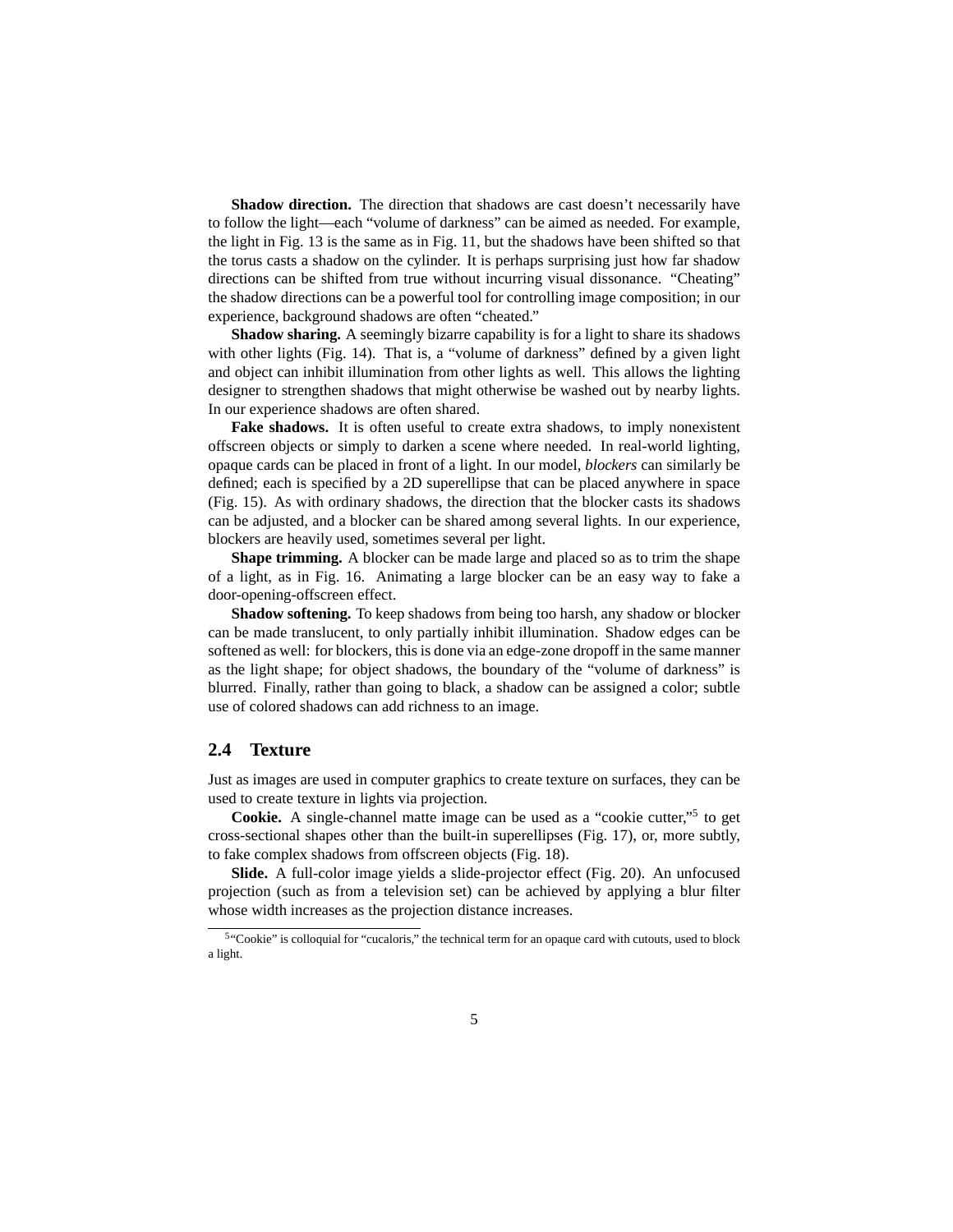**Noise.** In addition to stored image files, the light can be projected through a 2D noise function that modifies the intensity or color, yielding "dirty" lights.

As with shadows and blockers, it is possible to "cheat" the origin and direction of an image projection, to blur it, and to adjust its intensity.

### **2.5 Dropoff**

The intensity of the light can vary, in the familiar manner of computer graphics lighting:

**Beam distribution.** Fig. 21 illustrates dropoff of intensity across the beam using the usual exponentiated cosine function; however, the angle is normalized so that the intensity attenuates to 0 at the edge of the beam.

**Distance falloff.** Fig. 22 illustrates dropoff of intensity with distance from the light source location, using the usual inverse-power attenuation; to keep the intensity well-defined at the light origin we provide a smooth clamp to a maximum intensity (see appendix B).

In our experience, choosing exponential dropoff parameters is not visually intuitive; it is often easier to have no *a priori* dropoff, and to gradate lighting by using soft shape, cutoff, and blocker edges.

#### **2.6 Direction**

The light ray direction has the two options common in computer graphics (Fig. 23):

**Radial.** The rays emanate from a point at the apex of the pyramid.

Parallel. The rays are parallel to the centerline of the light pyramid, as per a very distant light.

Fig. 23 illustrates parallel and radial rays in a light pyramid. The combination of parallel rays with widening shape yields a non-physical, but still useful effect: light rays are created along the edges of the shape. One can also imagine circumstances in which it would be useful to "cheat" the ray direction in other ways, e.g. to have rays parallel to a direction other than the pyramid centerline, or to define an arbitrary curvilinear vector field for the ray direction, but we have not needed such cheats in our standard model.

Note that by choosing a single well-defined light direction, we are implicitly assuming a point source or infinitely-distant source. To support finite-area lights, a mechanism such as ray distribution ([Cook,Porter,Carpenter84], [Veach,Guibas95]) would be need to be introduced to the model.

#### **2.7 Properties**

The previous sections have discussed where and in what direction the light reaches the surfaces in the scene. Finally, we have the properties of the "photons" that are incident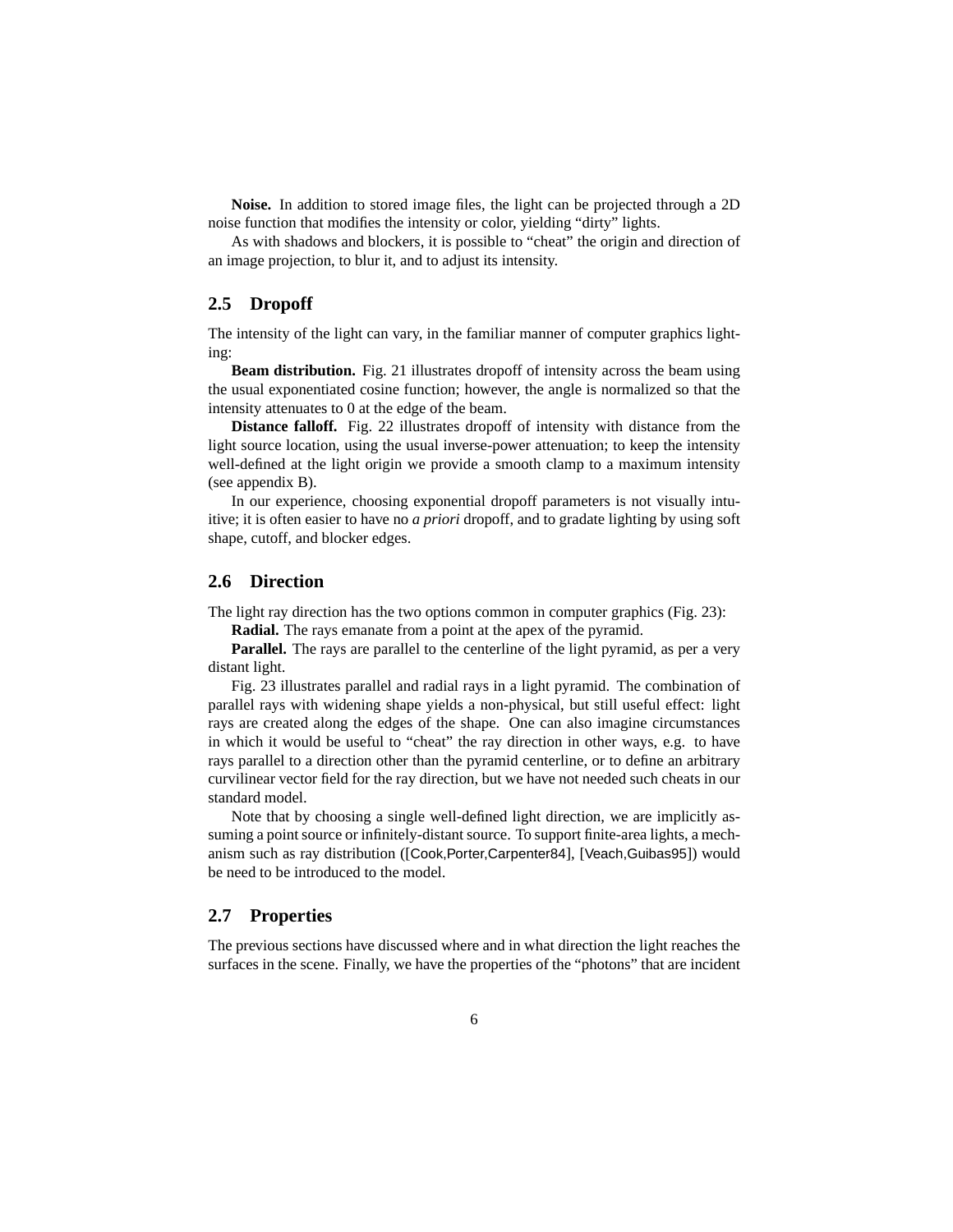on the surfaces:

**Intensity.** The nominal intensity of the light is specified at its origin or at a target point within the shape. This value is attenuated by the shape boundary, shadows, cookies, noise, and dropoff.

**Color.** The color of the light is expressed as a standard 3-channel RGB value, which can be filtered by a slide, noise, or colored shadow.

**Effect.** The three standard CG illumination effects are available: ambient flat lighting, diffuse shape lighting, and specular highlighting. They may be used in combination, with a scale factor for each. (For ambient lighting, the ray direction is of course irrelevant.) In practice, diffuse-only lights are usually used for soft fills (Fig. 1), while key lights use both diffuse and specular effects. A small ambient component to a light is useful to keep regions from going completely black.

**Other information.** Depending on what can be supported by the surface-shading model, additional information can be carried to surfaces. For example: a fourth channel of color can contain "ultraviolet" that a "fluorescent" surface will react to by selfilluminating; or we may have an identifier for each light source so that surfaces can react differently to specific lights.

### **3 Implementation**

The lighting model is implemented as a RenderMan light source shader [Upstill90]. The programmability of shaders has been invaluable in developing and extending the model.

Following the RenderMan paradigm, a light source is considered to be a functional unit: given a point on a surface anywhere in space, a light source computes the direction and color of the "photons" incident on that point due to that source. Fig. 24 gives an overview of the computation. The actual RenderMan code is somewhat messier, however, in particular because RenderMan does not support arrays; there are a maximum number of shadowmaps, blockers, and so forth, and each **foreach** in Fig. 24 is actually a series of tests against each parameter.

For efficiency, if any features aren't used, we skip the corresponding steps of the computation. Also, if at any step the attenuation factor becomes 0, the remainder of the steps can be skipped. Finally, we use a mechanism that generates special-purpose shaders based on the chosen parameters, analogous to but simpler than the method of [Guenter,Knoblock,Ruf95].

Fig. 24 uses shadowmaps for shadow generation ([Williams78], [Reeves,Salesin, Cook87]), as this is the mechanism supported by our renderer. With shadowmaps, the shadow trickery of Sec. 2.3 is straightforward: objects can be selectively included in shadowmaps; shadow directions can be cheated by adjusting the shadow camera before computing the map; and shadows can be shared by referencing the same shadowmap file in several lights. For other shadowing algorithms, these tricks may need to be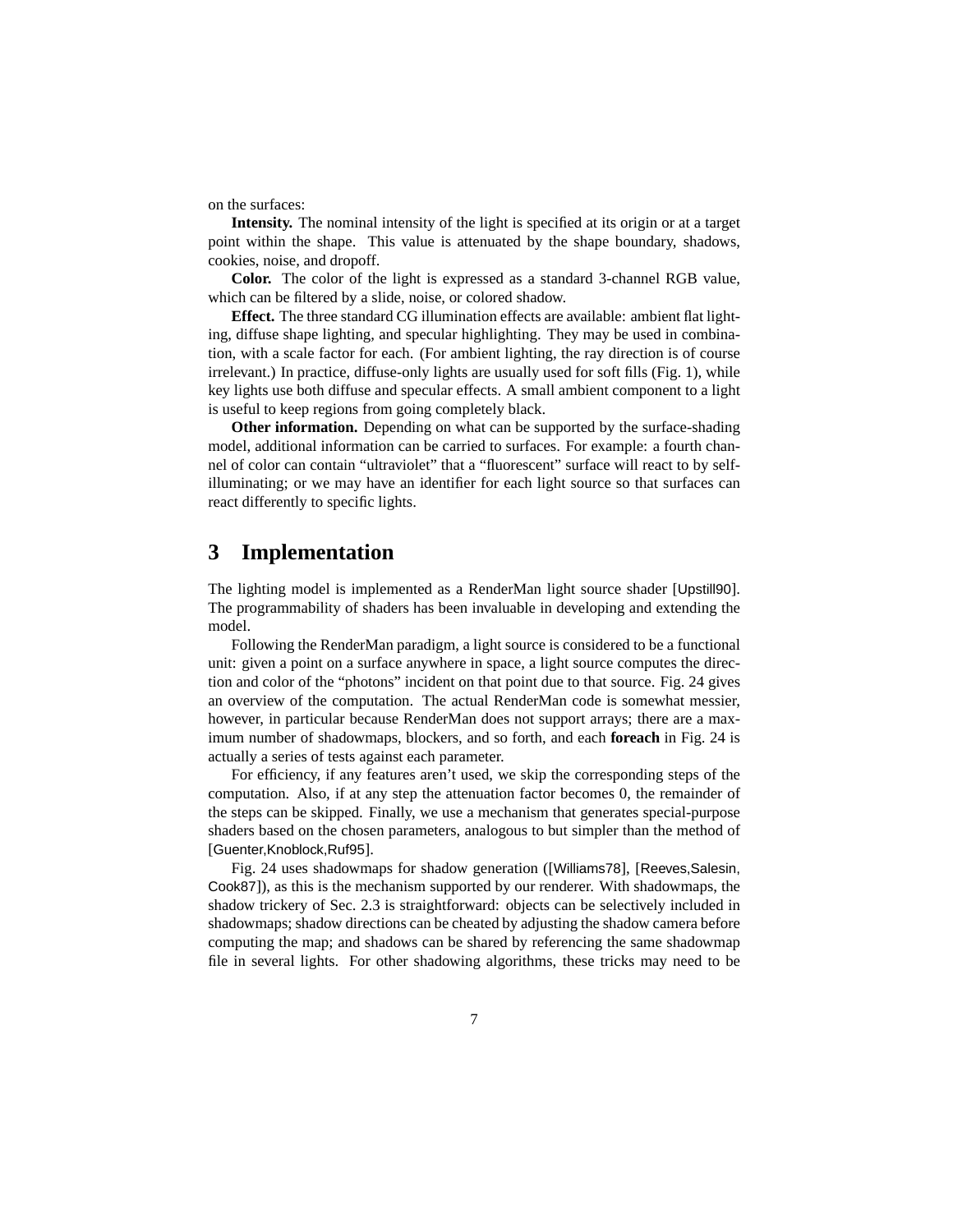coded into the renderer.

### **4 Results**

Plates 1 through 6 show several *Toy Story* frames. We discuss some illustrative features of the lighting in each.

*Plate 1* is a simple scene that illustrates the significance of light shape and placement for image composition: the character is framed by a rectangular profile of a barn door light. The light nominally shines through a window offscreen to the right, but the placement was chosen for visual effect, not necessarily consistent with the relative geometries of the window, the sun, and the bed. Notice also the soft (partial-opacity) shadows of the bed on the wall.

*Plate 2* has stripes of light on the characters, that are not shadows of the venetian blind slats, but are generated using a cookie that is adjusted for dramatic effect; The slats are lit from below by a separate light, in order to obtain the desired highlighting.

*Plate 3* also uses a cookie (the same one used in Figs. 18,19) to generate a dappled leaf effect. A separate cone-shaped light, with its own cookie, spotlights the area around the soldier crouching in the rear. The characters in the foreground are lit with an additional, blue light acting only on them for the blue highlights. This scene also includes a practical light, the red LED, which is used for effect but not as a key source of illumination.

*Plate 4* features a practical light source, the flashlight, also using a cookie for the lens ring effect. The flashlight actually includes two light sources, one that illuminates the character and one used only for a fog calculation; the latter has a cutoff so that the fog doesn't obscure the character. This scene also features an "ultraviolet" light (as described in Sec. 2.7), responsible for the blue glow of the white shirt.

*Plate 5* illustrates the importance of shadow placement—the shadows of the milk crate were carefully adjusted so that an "X" would fall on the character's face without obscuring the eyes or mouth, since the character is speaking. Blockers were also used to darken the background, both to darken the mood and to accentuate the character's face in the foreground.

*Plate 6* contains a variety of techniques: the key light has soft edges; the character's shadow direction is cheated for compositional effect; a light at a grazing angle from the left illuminates only the desktop, to accentuate its texture; separate lights illuminate only the character to provide extra highlighting; and a cookie is animated from one frame to the next, to provide a falling-rain effect.

### **5 Conclusion**

The lighting model we describe provides a convenient and powerful encapsulation of control for cinematography. It has been developed in response to needs and requests of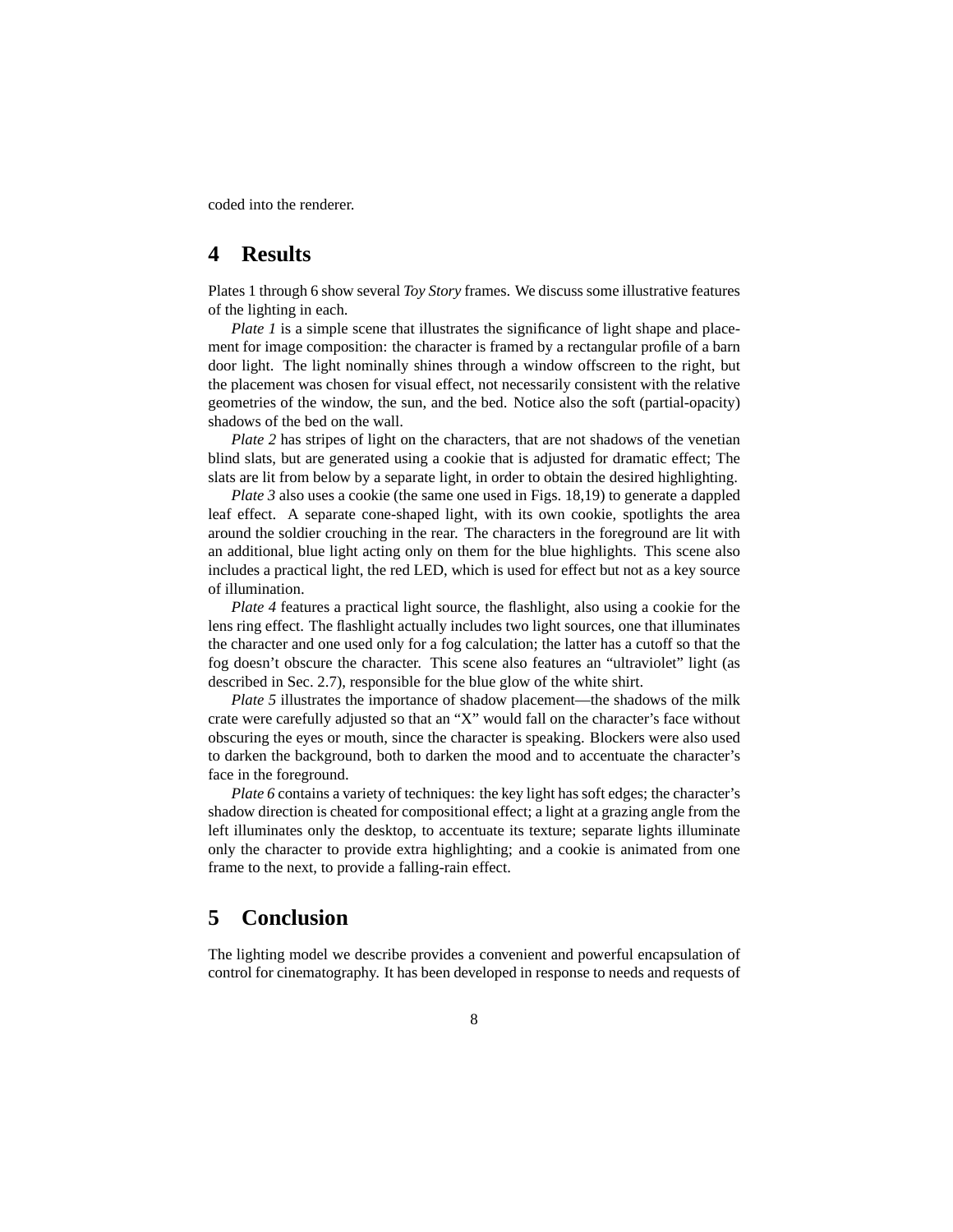lighting designers doing computer graphics film production: the features that we have described are those that have proven useful in practice, and almost all lighting effects used in *Toy Story* were achieved with the available features.

Our lighting model is a straightforward collection and extension of common computer graphics methods. It (or a variation) is perhaps a candidate for inclusion in standard graphics libraries. We would be particularly interested in seeing support for controllable light shape and texture in rendering hardware, in order to be able to interactively create cinematographically-lit images.

An intriguing question is to what extent lighting models such as ours—practical but non-physical—can be incorporated into physically-based global-illumination rendering schemes. The combination of controlled lighting and sophisticated rendering has potential for creating images of a quality as yet unseen.

## **Acknowledgements**

This lighting model is an extension of earlier work by Yael Milo and others. The blockers are are based on work of Larry Aupperle and Oren Jacob. The fog effect is based on work of Mitch Prater. This model would not have been developed without feedback and use by the *Toy Story* lighting team. Kurt Fleischer, Sharon Calahan, and Uriel Barzel provided valuable suggestions for this paper.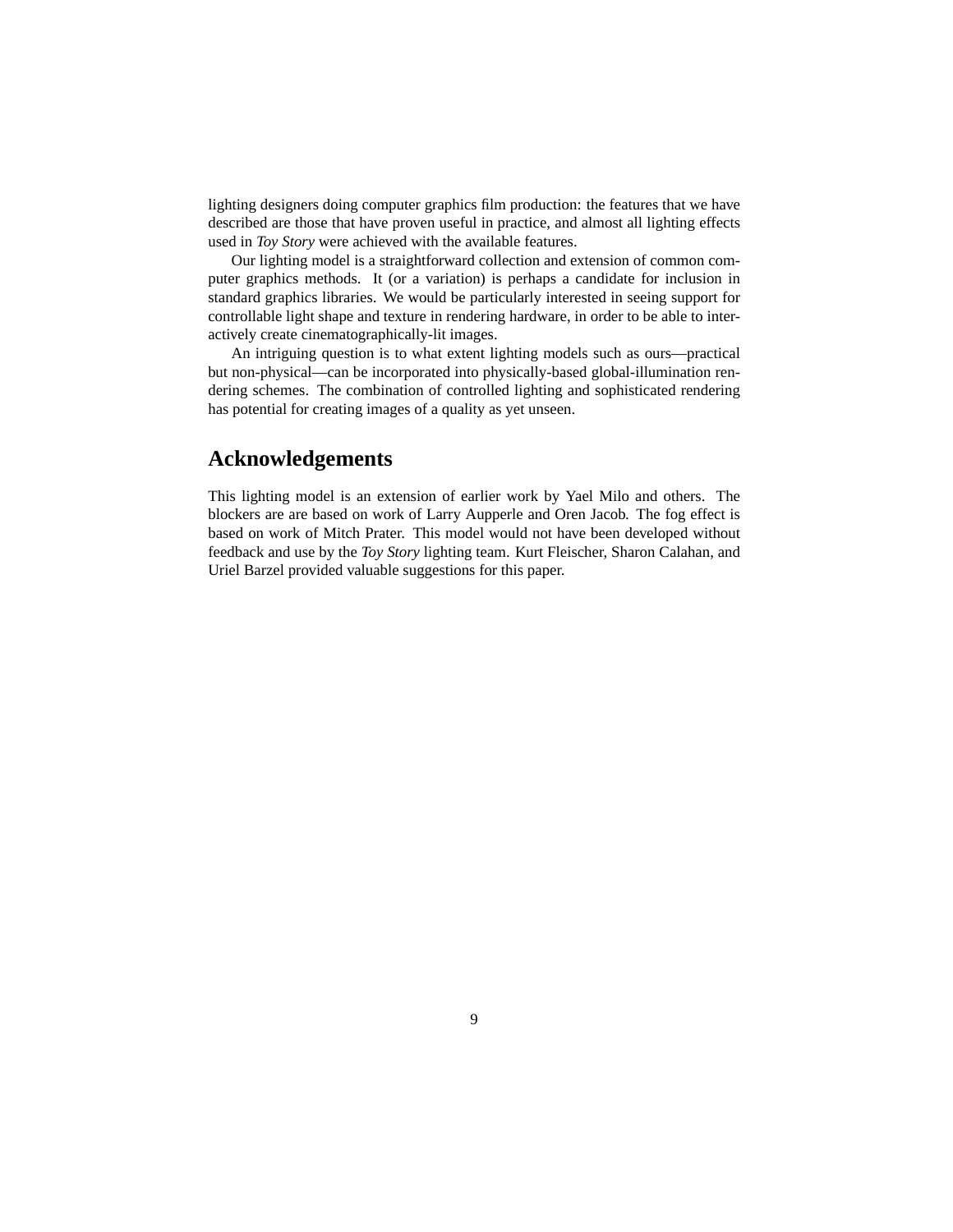### **References**

[Alias95] Alias | Wavefront, a division of Silicon Graphics Canada Limited, Toronto, 1995.

- [Arvo95] James Arvo. Applications of irradiance tensors to the simulation of non-Lambertian phenomena. In *Computer Graphics* proceedings, Annual Conference Series, ACM SIGGRAPH, 1995, pp. 335– 342
- [Bass81] Daniel H. Bass. Using the video lookup table for reflectivity calculations: specific techniques and graphics results. *Computer Graphics and Image Processing,* Vol. 17, 1981, pp. 249–261.
- [Calahan96] Sharon Calahan. Storytelling through lighting: a computer graphics perspective. SIGGRAPH course notes, 1996.
- [Cook,Porter,Carpenter84] Robert L. Cook, Thomas Porter, and Loren Carpenter. Distributed ray tracing. *Computer Graphics,* 18(3) (Proc. SIGGRAPH), July 1984, pp. 137–145.
- [Dorsey,Arvo,Greenberg95] Julie Dorsey, James Arvo, and Donald Greenberg. Interactive design of complex time-dependent images. *IEEE Computer Graphics and Applications,* 15(2), March 1995, pp. 26–36.
- [Dorsey, Sillion, Greenberg91] Julie O'B. Dorsey, François X. Sillion, and Donald P. Greenberg. Design and simulation of opera lighting and projection effects. *Computer Graphics* 25(4) (Proc. SIG-GRAPH), July 1991, pp. 41–50.
- [Gershbein, Schröder, Hanrahan94] Reid Gershbein, Peter Schroder, and Pat Hanrahan. Textures and radiosity: controlling emission and reflection with texture maps. In *Computer Graphics* Proceedings, Annual Conference Series, ACM SIGGRAPH, 1994, pp. 51–58.
- [Gritz,Hahn96] Larry Gritz and James K. Hahn. A global illumination of the RenderMan standard. Submitted to *Journal of Graphics Tools,* 1996.
- [Guenter,Knoblock,Ruf95] Brian Guenter, Todd B. Knoblock, and Erik Ruf. Specializing shaders. In *Computer Graphics* Proceedings, Annual Conference Series, ACM SIGGRAPH, 1995, pp. 343– 350.
- [Kawai,Painter,Cohen93] John K. Kawai, James S. Painter, and Michael F. Cohen. Radioptimizationgoal based rendering. In *Computer Graphics* Proceedings, Annual Conference Series, ACM SIG-GRAPH, 1993, pp. 147–154.
- [Lowell92] Ross Lowell. *Matters of Light & Depth.* Broad Street Books, 1992.
- [Malkiewicz86] Kris Malkiewicz. *Film Lighting.* Prentice Hall Press, 1992.
- [Reeves,Salesin,Cook87] William T. Reeves, David H. Salesin, and Robert L. Cook. Rendering antialiased shadows with depth maps. *Computer Graphics* 21(4) (proc. SIGGRAPH), July 1987, pp. 283–291.
- [Schoeneman *et al.*93] Chris Schoeneman, Julie Dorsey, Brian Smits, James Arvo, and Donald Greenberg. Painting with light. In *Computer Graphics* Proceedings, Annual Conference Series, ACM SIGGRAPH, 1993, pp. 143–146.
- [Upstill90] Steve Upstill. *The RenderMan Companion.* Addison-Wesley, Reading, MA, 1990.
- [Veach,Guibas95] Eric Veach and Leonidas J. Guibas. Optimally combining sampling techniques for Monte Carlo rendering. In *Computer Graphics* Proceedings, Annual Conference Series, ACM SIG-GRAPH, 1995, pp. 419–428.
- [Verbeck,Greenberg84] Channing P. Verbeck and Donald P. Greenberg. A comprehensive light-source description for computer graphics. *IEEE Computer Graphics and Applications* 4(7), July 1984, pp. 66–75.
- [Warn83] David R. Warn. Lighting controls for synthetic images. *Computer Graphics* 17(3) (Proc. SIG-GRAPH), July 1983, pp. 13–21.
- [Williams78] Lance Williams. Casting curved shadows on curved surfaces. *Computer Graphics* 12(3) (Proc. SIGGRAPH), August 1978, pp. 270–274.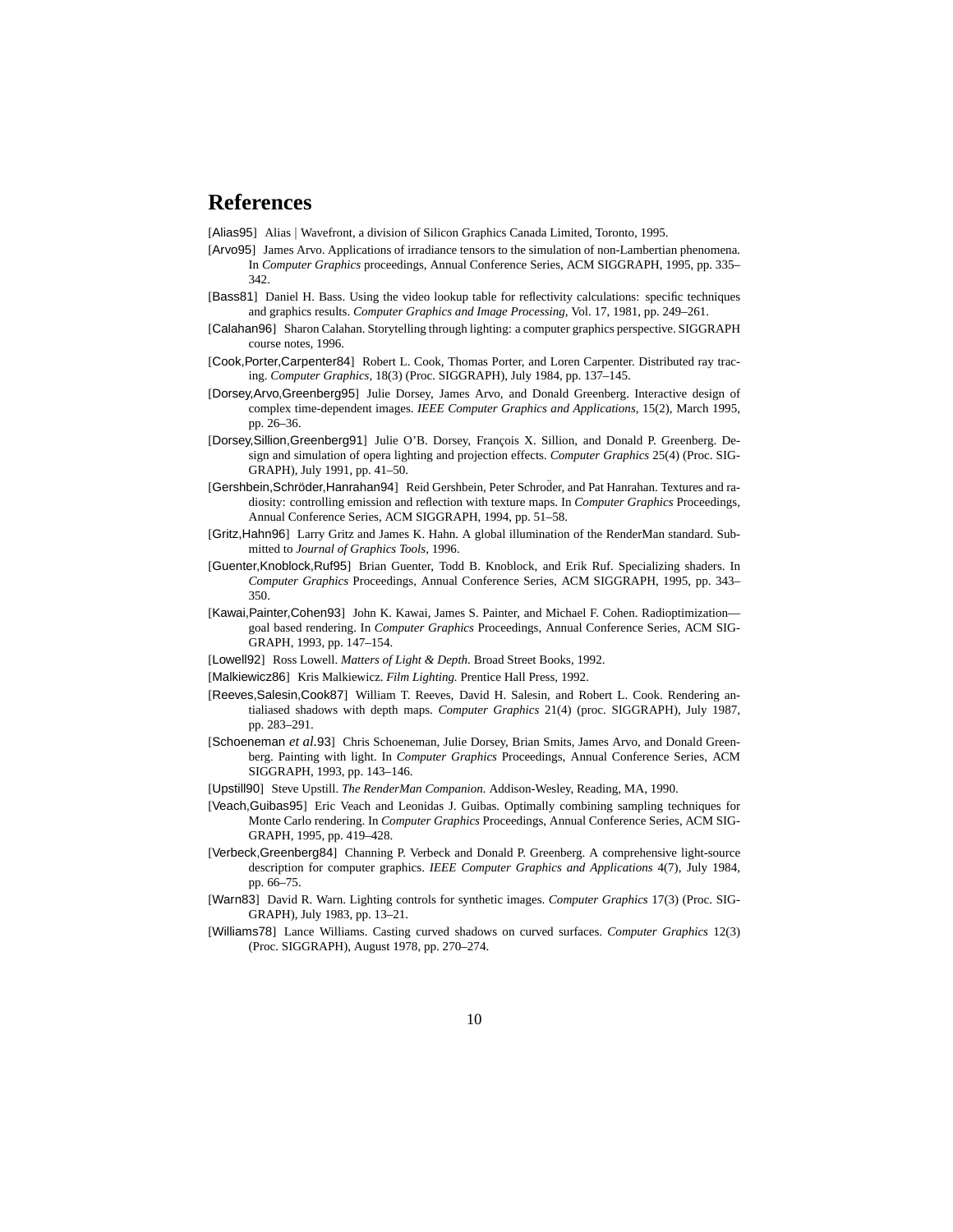# **Appendices**

# **A Superellipses**

A superellipse is a figure that varies between an ellipse and (in the limit) a rectangle, given by:

$$
(\frac{x}{a})^{\frac{2}{d}} + (\frac{y}{b})^{\frac{2}{d}} = 1
$$

where  $a$  and  $b$  are the  $x$  and  $y$  radii, and  $d$  is a "roundness" parameter varying the shape from pure ellipse when  $d = 1$  to a pure rectangle as  $d \rightarrow 0$  (Fig. 4).



We want to soft-clip a point  $P$  to a shape specified by two nested superellipses, having radii  $a, b$  and  $A, B$ . That is, given  $P$ , compute a clip factor of 1 if it is within the inner superellipse and 0 if it is outside the outer superellipse, varying smoothly value in between. We assume that the 3-space point has been projected into the first quadrant of the canonical plane of the ellipse.

We express the ray through P as  $P(s) = sP$ , and intersect it with the inner superellipse at  $Q$ , and with the outer at  $R$ . To find the points  $P$ ,  $Q$ , and  $R$ , we express them as:

$$
P = P(p)
$$
,  $Q = P(q)$ ,  $R = P(r)$ .

Trivially,  $p \equiv 1$ . To compute q, we derive:

$$
\begin{array}{rcl}\n(\frac{qP_x}{a})^{\frac{2}{d}} + (\frac{qP_y}{b})^{\frac{2}{d}} & = & 1\\ \nq^{\frac{2}{d}}((\frac{P_x}{a})^(\frac{2}{d} + \frac{P_y}{b})^{\frac{2}{d}}) & = & 1\\ \nq^{\frac{2}{d}} & = & ((\frac{P_x}{a})^(\frac{2}{d} + \frac{P_y}{b})^{\frac{2}{d}})^{-1}\\ \nq & = & ((\frac{P_x}{a})^{\frac{2}{d}} + (\frac{P_y}{b})^{\frac{2}{d}})^{-\frac{d}{2}}\\ \n& = & ab((bP_x)^{\frac{2}{d}} + (aP_y)^{\frac{2}{d}})^{-\frac{d}{2}}\n\end{array}
$$

and similarly  $r = AB((BP_x)^{\frac{2}{d}} + (AP_y)^{\frac{2}{d}})^{-\frac{d}{2}}$ . The final clip factor is given by 1 – smoothstep $(q, r, p)$ , where RenderMan's smoothstep [Upstill90] computes:  $\overline{a}$ 

smoothstep
$$
(q, r, p)
$$
 = 
$$
\begin{cases} 0, & p < q \\ Hermite \\ interpolation, & q \le p \le r \\ 1, & p > r \end{cases}
$$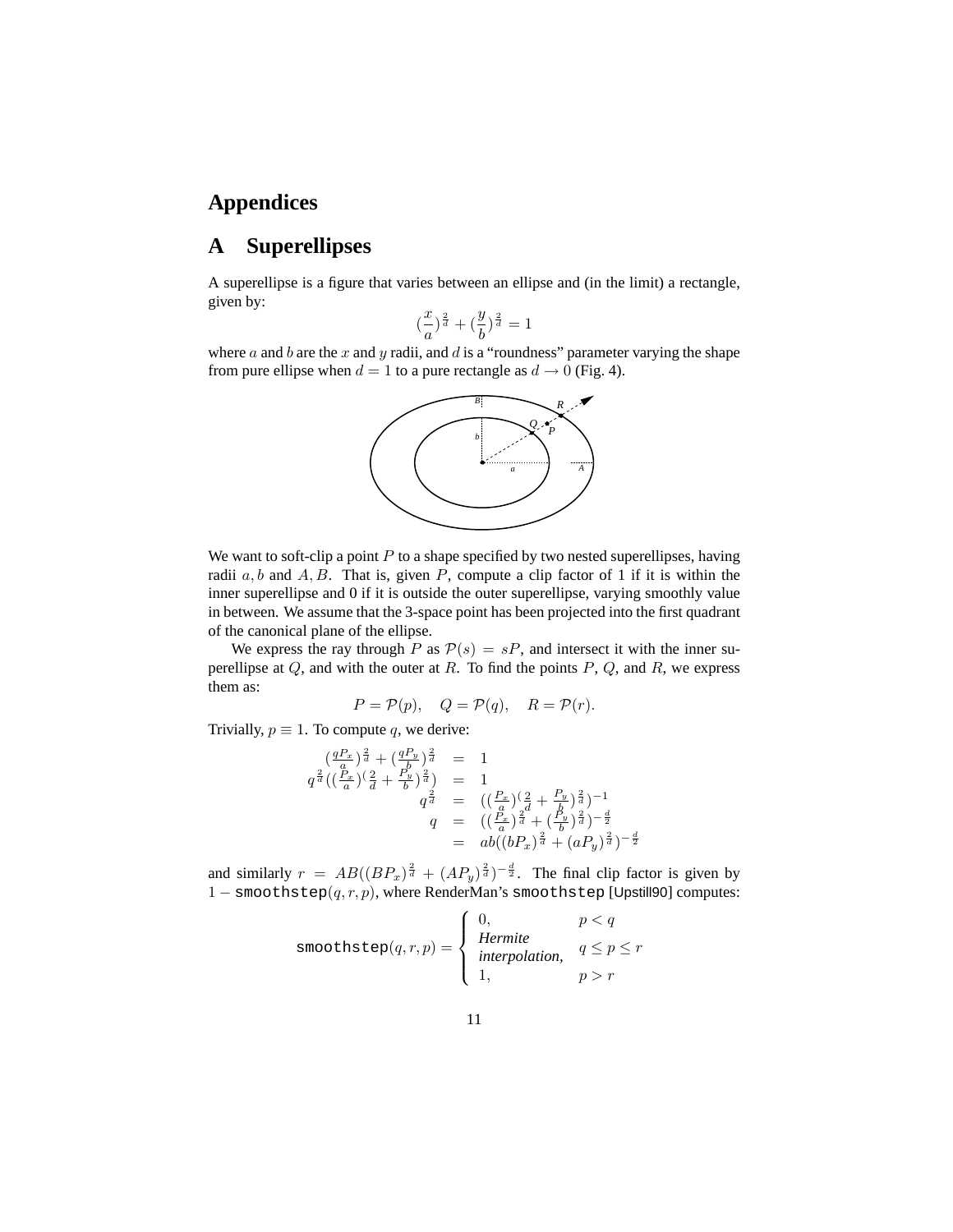For a pure rectangle,  $d = 0$ , we simply compose x and y clipping to compute a clip factor:

$$
(1 - \text{smoothstep}(a, A, P_x)) * (1 - \text{smoothstep}(b, B, P_y))
$$

This gives a different falloff at the corners than the limit of the round calculation, but suits our purposes.

Other falloff functions than the Hermitian smoothstep could be useful in some circumstances, but we have not experimented with any. It could also be useful to support asymmetric edge widths; but we have not as yet done so.

### **B Intensity falloff curve**

The common inverse power formula for light intensity can be expressed as

$$
I(d) = K\left(\frac{L}{d}\right)^{\alpha}
$$

where d is distance from the light source,  $\alpha$  is attenuation exponent, and K is the desired intensity at a canonical distance  $L$ . This expression grows without bound as  $d$ decreases to 0 (solid line):



A common solution is to clamp the intensity to a maximum value; however this yields a curve with discontinuous derivative, potentially causing Mach banding. Instead, we use a Gaussian-like curve (dashed line) when inside the canonical distance:

$$
I(d) = \begin{cases} Me^{s(\frac{d}{L})^{\beta}}, & d < L \\ K(\frac{L}{d})^{\alpha}, & d > L \end{cases}
$$

where  $s \equiv \ln(\frac{K}{M})$  and  $\beta \equiv -\frac{\alpha}{s}$  are chosen so that the two curves have matching value  $I(d) = K$  and slope  $I'(d) = -\frac{K\alpha}{L}$  at distance  $d = L$ .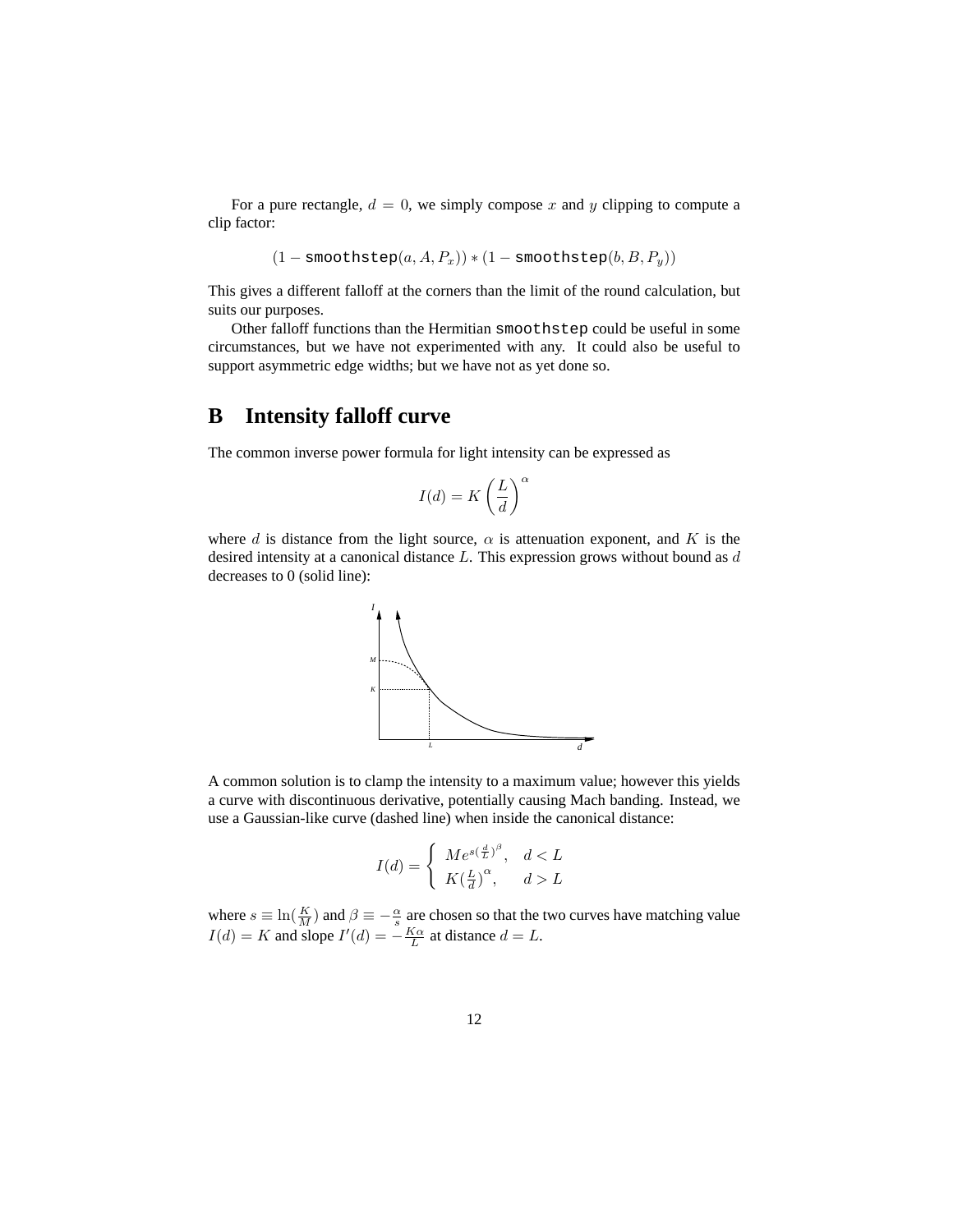

Figure 1: Cylinder and cube on the floor, torus in Figure 5: Rounded rectangle shape, as in Fig. 4b. midair.



Figure 2: Same as Fig. 1, with a conical key light.



Figure 6: A sheared barn door light, as in Fig. 4d.



Figure 3: Selection. Same as Fig. 2, but the torus is unaffected by the key light.



a pyramid, which may be truncated or sheared.



Figure 7: Same as Fig. 5, but with soft edges (Fig. 8).



Figure 4: Shape. A superellipse profile is swept into Figure 8: Nested pyramids define the soft edges in Fig. 7.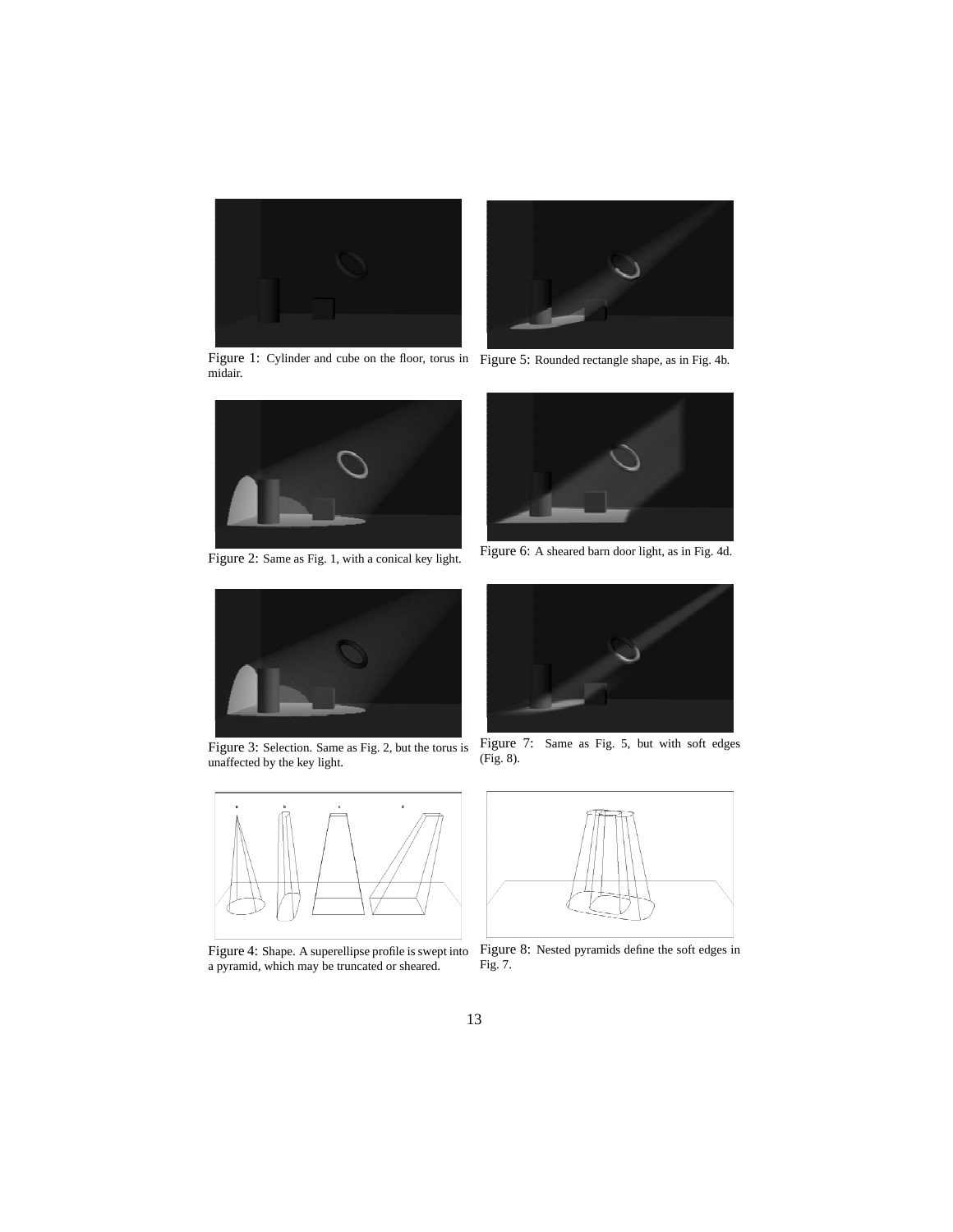

Figure 9: same as Fig. 2, but with a sharp cutoff.



Figure 10: Same as Fig. 2, but with a gradual cuton.



Figure 13: Cheated shadows. All light parameters are the same as in Fig. 11, but the shadow directions have been cheated so that the torus slightly shadows the cylinder.



Figure 14: Shared shadows. Same as Fig. 11, but the key light shares its shadows with the fill lights.



Figure 11: Basic shadows. Same as Fig. 2, but with shadows from the key light.



Figure 12: Shadow selection. Same as Fig. 11, but the cube casts no shadow.



Figure 15: Faked shadow. Same as Fig. 2, but with a blocker that casts a shadow.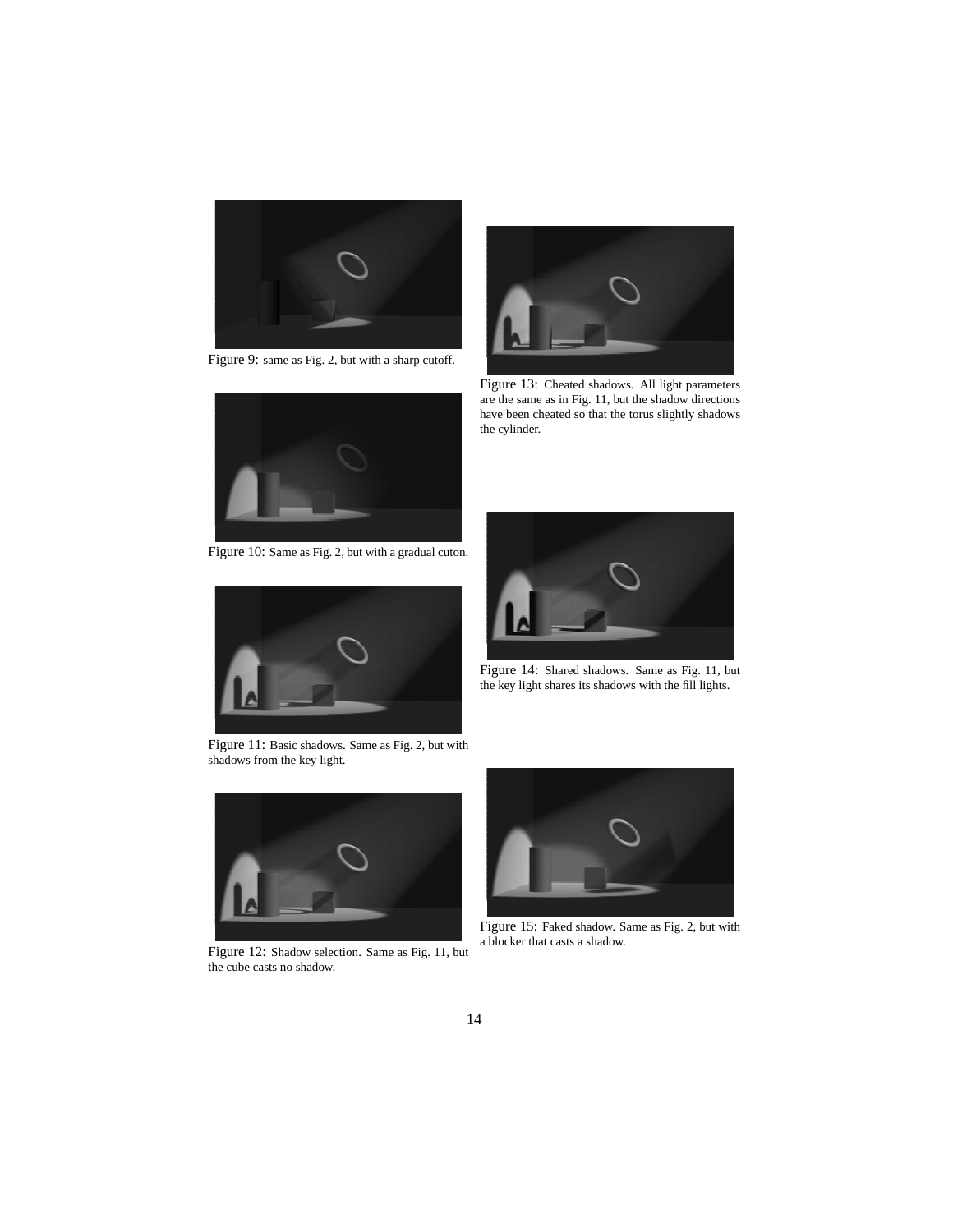





known mandrill) to get a slide effect.



Figure 17: Projecting a matte image as a "cookie cutter" to get alternate light shapes (Fig. 19).



Figure 21: Intensity distribution across beam.



Figure 18: Projecting a matte image to get simulated shadows, here for a dappled-leaf effect (Fig. 19).



Figure 19: The matte images used in Fig. 17 and Fig. 18.



Figure 22: Intensity falloff with distance.



Figure 23: Cross section of light shape, with radial and parallel light rays.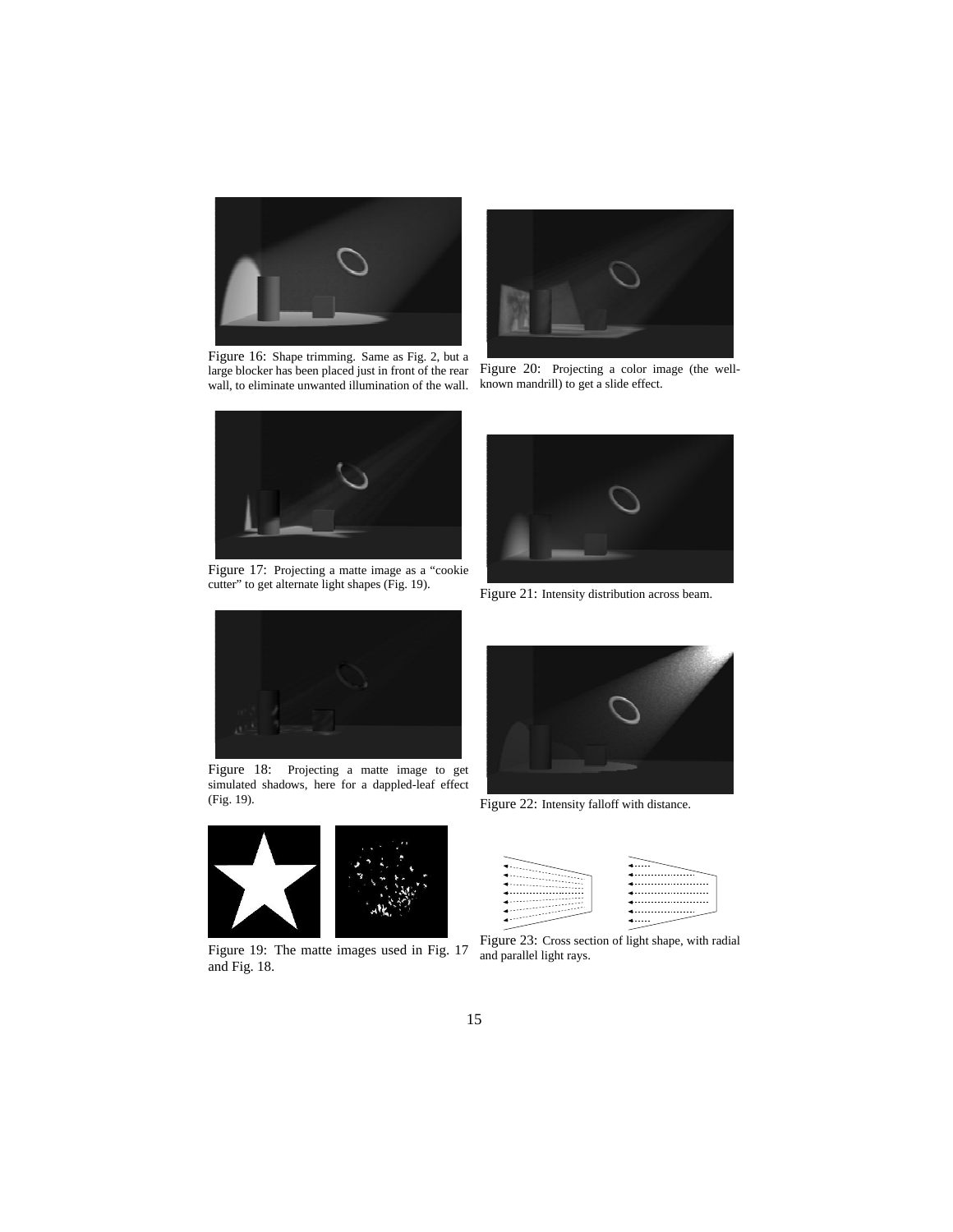```
GIVEN: POINT P ON SURFACE
COMPUTE: COLOR AND DIRECTION OF INCIDENT RAY
  Each light is defined in local coordinates such that the pyramid is along the z axis with its apex
 at the origin, simplifying clipping and falloff calculations.
Pl = transform P to light's coords
atten = 1.0// Clip to near/far planes
atten *= step(znear-nearedge, znear, zcomp(Pl))
atten *= step(zfar, zfar+faredge, zcomp(Pl))
// Clip to shape boundary
atten *= clipSuperellipse(Pl) // see appendix A
// Apply blockers
foreach blocker
       Pb = project P into plane of blocker
       atten *= clipSuperellipse(Pb)
end
// Apply cookies
foreach cookie
        Pm = project P into plane of cookie
       atten *= texture(cookie.filename, Pm)
end
// Apply slide filters
foreach slide
       PS = project P into plane of slide
       color *= texture(slide.filename, Pm)
end
// Apply noise
foreach noise texture
       Ps = project P into noise space
       atten or color *= noise(Ps)
end
// Apply shadows
foreach referenced shadowmap
       \text{Ps} = project \text{P} into plane of shadow
       atten or color * = test if in shadow
end
// Intensity dropoff
atten *= Falloff(zcomp(Pl))
atten *= BeamDistribution(Pl)
// Final output
output(color) = intensity*color*atten
output(rayDirection) = P (radial) or z (parallel)
```
Figure 24: Overview of light computation.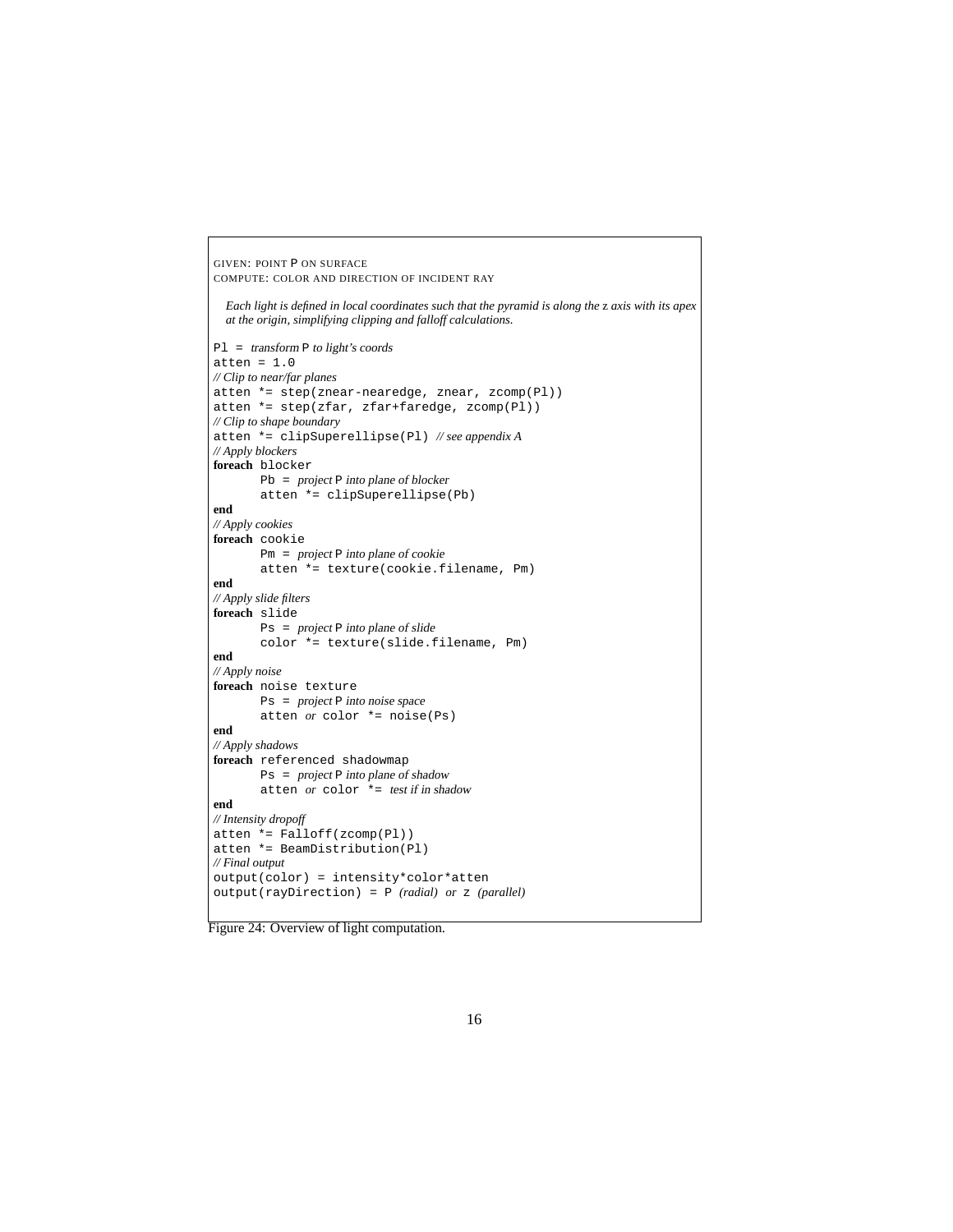

Plate 1



Plate 2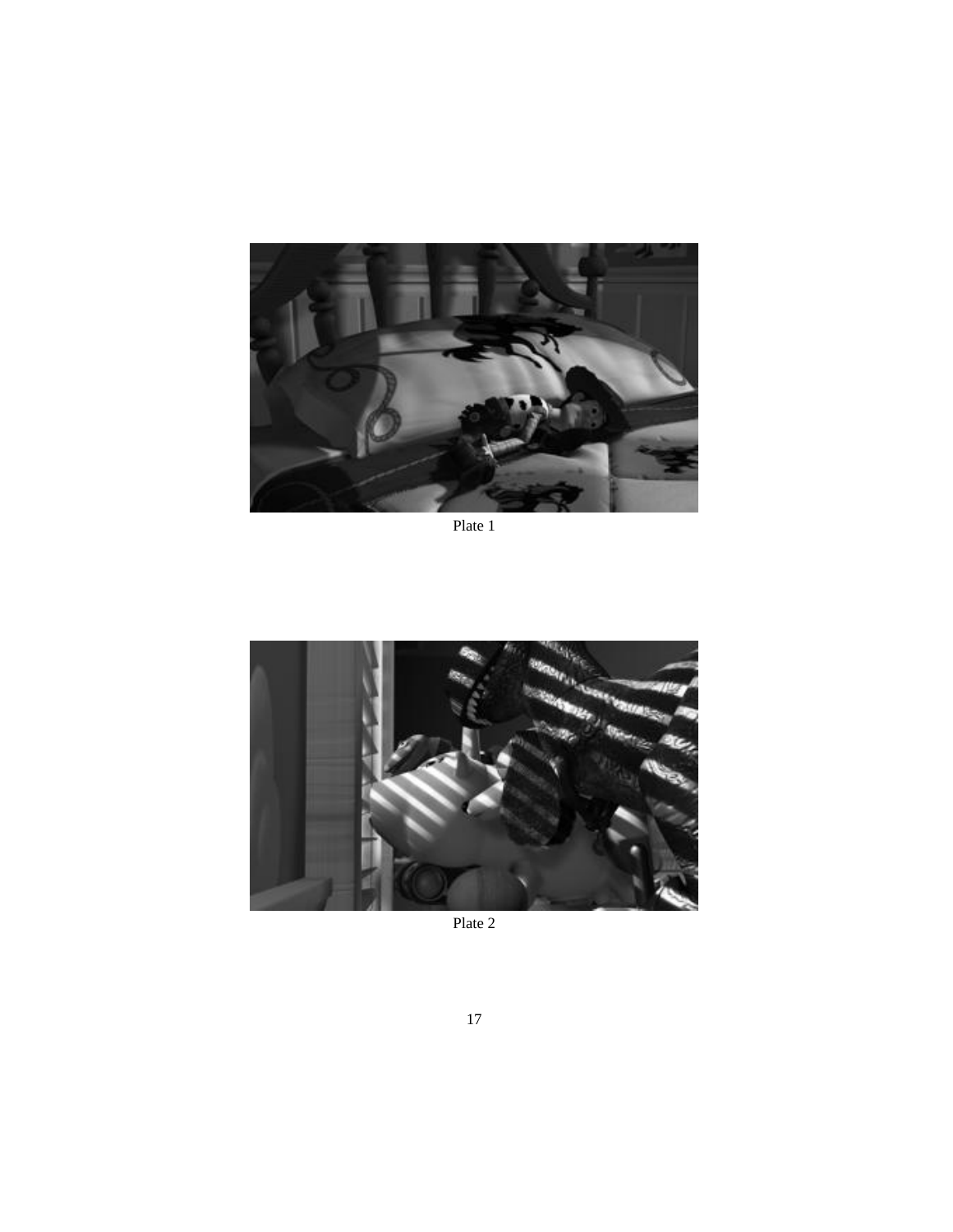

Plate 3



Plate 4